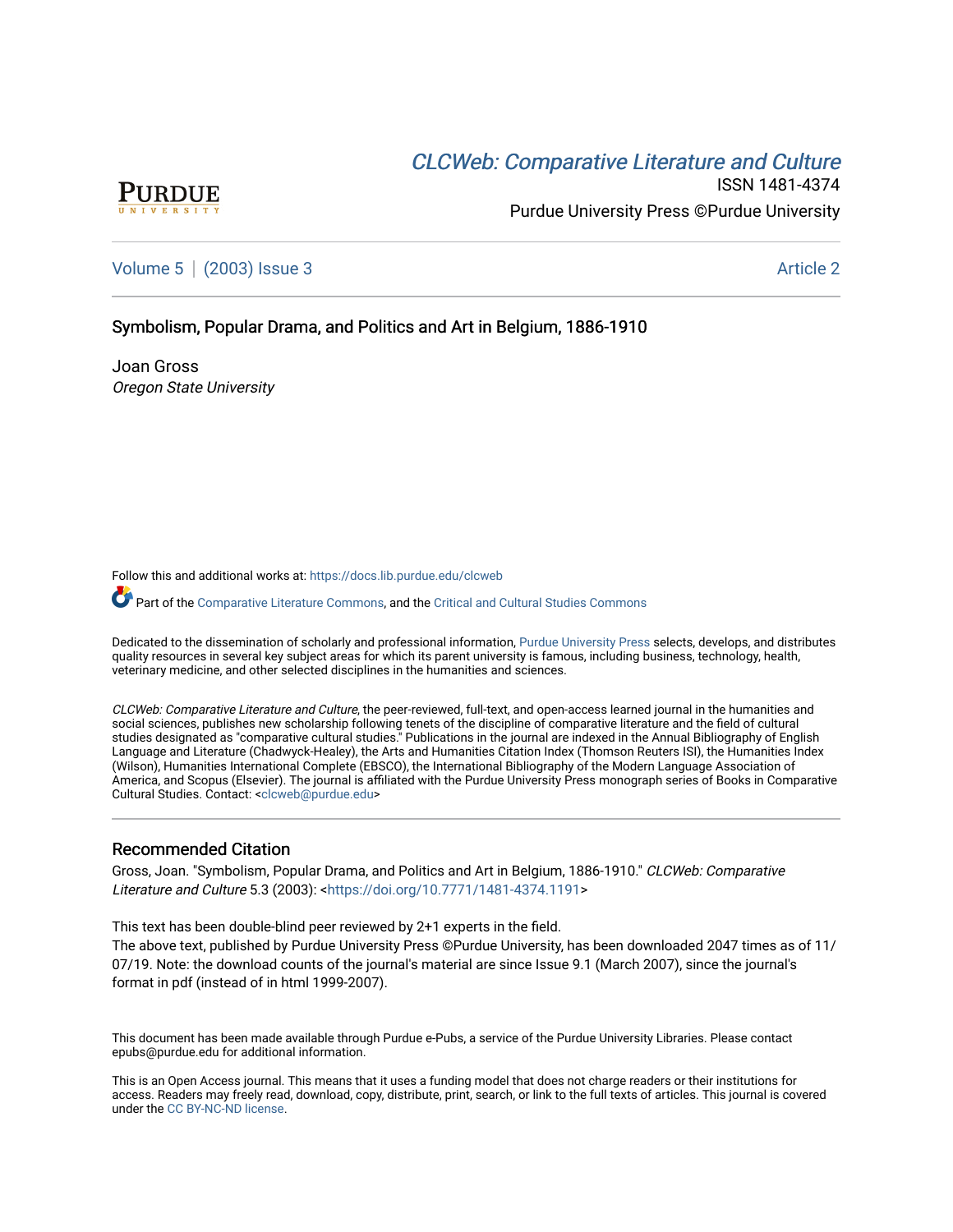**PURDUE** 

UNIVERSITY PRESS <http://www.thepress.purdue.edu>



# CLCWeb: Comparative Literature and Culture

ISSN 1481-4374 <http://docs.lib.purdue.edu/clcweb> Purdue University Press ©Purdue University

CLCWeb: Comparative Literature and Culture, the peer-reviewed, full-text, and open-access learned journal in the humanities and social sciences, publishes new scholarship following tenets of the discipline of comparative literature and the field of cultural studies designated as "comparative cultural studies." In addition to the publication of articles, the journal publishes review articles of scholarly books and publishes research material in its Library Series. Publications in the journal are indexed in the Annual Bibliography of English Language and Literature (Chadwyck-Healey), the Arts and Humanities Citation Index (Thomson Reuters ISI), the Humanities Index (Wilson), Humanities International Complete (EBSCO), the International Bibliography of the Modern Language Association of America, and Scopus (Elsevier). The journal is affiliated with the Purdue University Press monograph series of Books in Comparative Cultural Studies. Contact: <clcweb@purdue.edu>

# Volume 5 Issue 3 (September 2003) Article 2 Joan Gross,

"Symbolism, Popular Drama, and Politics and Art in Belgium, 1886-1910"

<http://docs.lib.purdue.edu/clcweb/vol5/iss3/2>

Contents of CLCWeb: Comparative Literature and Culture 5.3 (2003) Thematic Issue Comparative Cultural Studies and Popular Culture Edited by Benton Jay Komins

<http://docs.lib.purdue.edu/clcweb/vol5/iss3>

Abstract: In her article "Symbolism, Popular Drama, and Politics and Arts in Belgium, 1886-1910," Joan Gross examines what effects the reign of terror in the Congo and the silence that masked it might have had on popular performance traditions and literary practices in Belgium. Gross examines a popular puppet play by Léopold Leloup and an essay by Maurice Maeterlinck, both of which are called The Massacre of the Innocents. The third text she explores is a parliamentary speech given by Émile Vandervelde in 1903 in which he protested brutal practices in the Congo. Gross explores the interconnections between these three disparate texts and situates them within fin-de-siècle Belgium where racism and socialism were reigning ideologies and symbolism became the favored literary style. Following Taussig, Gross suggests that symbolism and the use of the traditional narrative of The Massacre of the Innocents were literary responses to cultures of terror.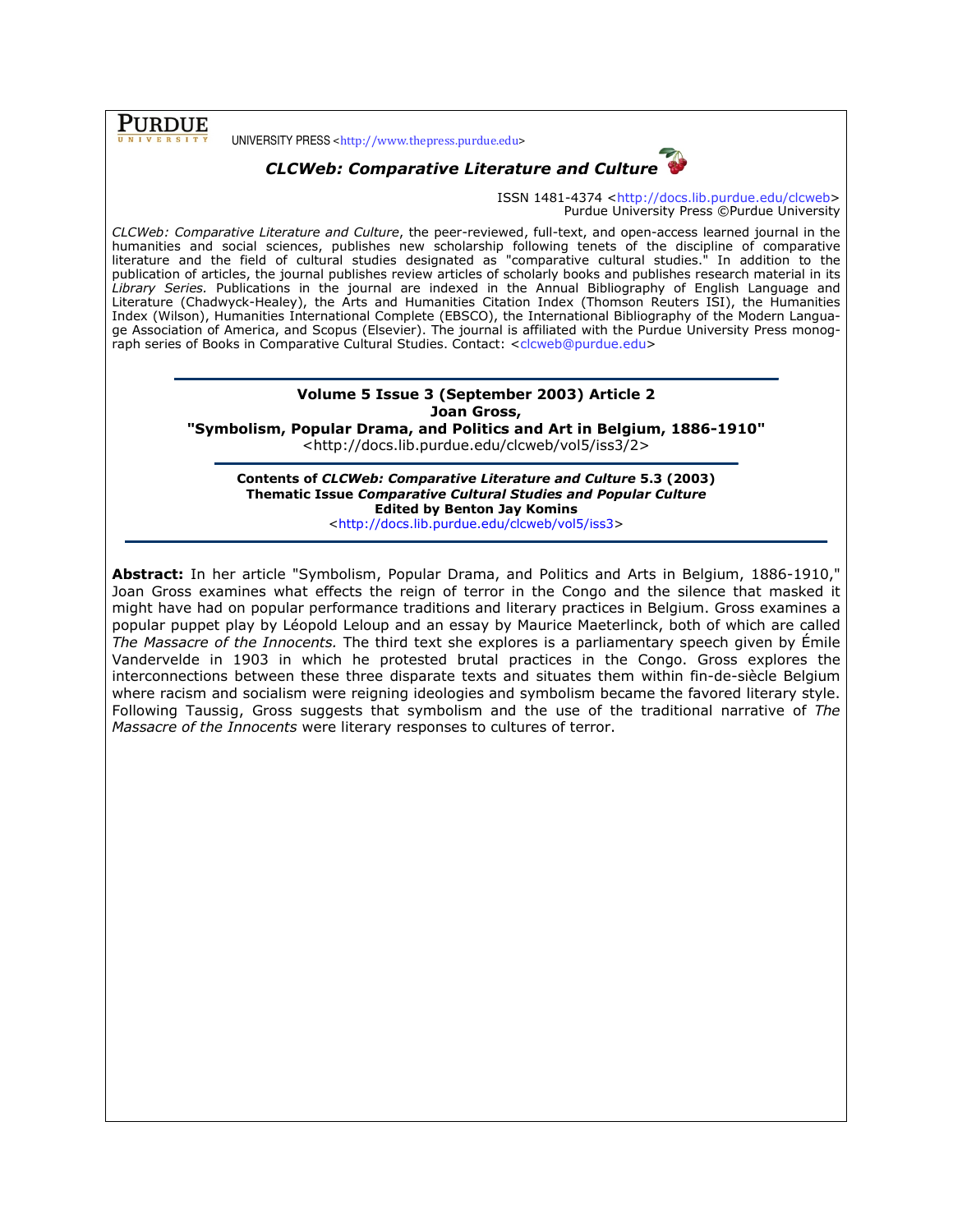Joan Gross, "Symbolism, Popular Drama, and Politics and Art in Belgium, 1886-1910" page 2 of 13 CLCWeb: Comparative Literature and Culture 5.3 (2003): <http://docs.lib.purdue.edu/clcweb/vol5/iss3/2>

#### Joan Gross

# Symbolism, Popular Drama, and Politics and Art in Belgium, 1886-1910

#### Introduction

The Nativity Play, about the birth of Jesus Christ, is commonly performed in puppet theaters throughout Belgium. The crèche scene of local peasants offering gifts to the new baby is perhaps the most refracted scene in the Christian world, and living in that world, it did not seem unusual to see it portrayed in a theater full of families with small children during the Christmas season. I was not quite prepared, however, for the following scene of the Massacre of the Innocents when King Herod, threatened by the rumor that a new king had been born, orders all male children under age two to be killed. Soldier puppets barging through the doors of private residences emerged with small plastic dolls shish-kebabbed onto their swords. Cries pierced the heavy theater air as other baby dolls were tossed roughly onto the stage.

After being introduced to the Massacre of the Innocents in the contemporary puppet theater, other Belgian versions of it came to my attention. I examine three of these texts in the present paper. Two of them are called The Massacre of the Innocents. One of these is a transcription of a puppet show performed by Léopold Leloup sometime before 1910 that depicts King Herod's biblical massacre of children. The other is Maurice Maeterlinck's 1886 allegorical narrative about the sixteenth-century invasion of Flanders by the Spanish Duke of Alba. The final text, the only one that depicts contemporary massacres, is not called The Massacre of the Innocents, but it describes situations in which innocents were massacred. It is a transcript of a parliamentary speech made by [ile Vandervelde in 1903 denouncing atrocities in the Congo. None of these texts refer directly to each other and each is of a different genre, but the connections are intriguing, and lead one to question whether The Massacre of the Innocents actually masked another massacre, more disturbingly present in the Belgian cultural unconscious.

In King Leopold's Ghost, Adam Hochschild wrote how Belgians were encouraged to "actively forget" the death of five to ten million Africans in the course of Belgian colonization (292-300). Traces of the horrific events brought to light by Vandervelde seem to appear in the other texts, though applied to different massacres in different historical periods. The two massacre texts that people listened to or read for their leisure treated events perpetrated on people who could be considered pre-Christians and pre-Belgians, rather than those perpetrated by contemporary Belgians and those in their employ. As something that could not be revealed, but also something that could not be completely silenced, images of the culture of terror reigning in the Congo appear to have invaded the Belgian psyche, only to find their way to expression through folk narratives.

The Massacre of the Innocents has been a solid part of Catholic European folk theater since the tenth century and puppets were often used to communicate biblical stories to the masses. Catholicism quickly became a central pillar of identity in the new Belgian state that came into being in 1830. It provided rare grounds for unity to this small country that was split in two by linguistic differences and ruled over the years by the Spanish Habsburgs, Austrian Habsburgs, German princes, France and Holland. Belgium's fractured past was smoothed over in history books by concentrating on the centrality of Catholicism. Charlemagne, Godefroid de Bouillon and Charles V, all defenders of the Catholic church and born on what became Belgian territory, offered a way to project the civilization of this newly imagined community back in time.

The nineteenth century was the heyday of racist discourses and of an evolutionary scheme that ranked the people of the world along a scale of savagery, barbarism and civilization. This "scientific" discourse served colonialism as a loyal handmaiden and enabled Europeans and Americans (the keepers of civilization) to subjugate and eliminate millions of people around the world (by the turn of the century Europe had colonized approximately 85% of the world). Belgium was late to join the ranks of colonialists, but when its king Leopold II plunged into Africa, he constructed a culture of terror that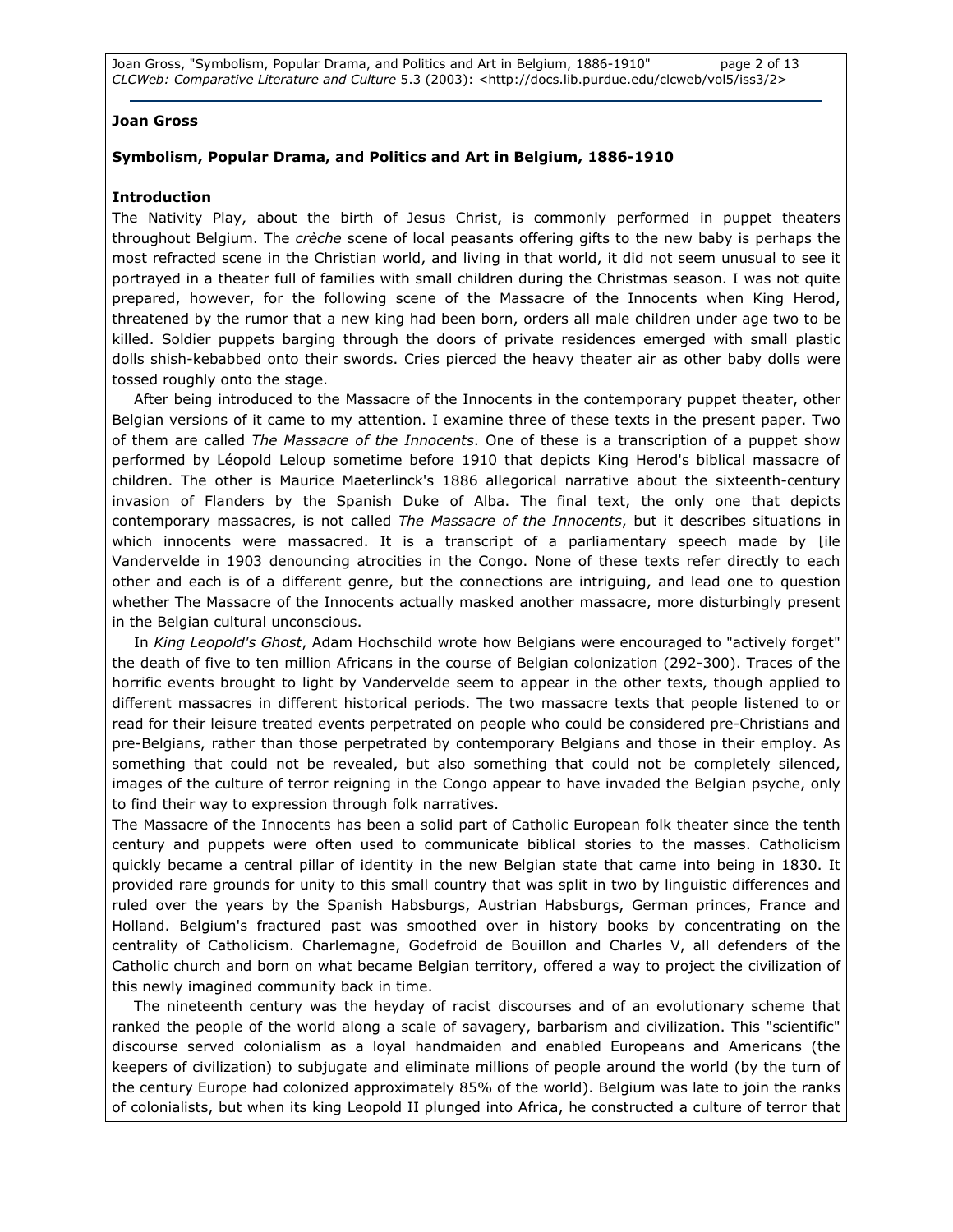Joan Gross, "Symbolism, Popular Drama, and Politics and Art in Belgium, 1886-1910" page 3 of 13 CLCWeb: Comparative Literature and Culture 5.3 (2003): <http://docs.lib.purdue.edu/clcweb/vol5/iss3/2>

horrified people around the world (see <http://www.cobelco.org/Histoire/congo1text.htm#Haut>). In the 1880s, King Leopold's ventures in Africa were of less note in Belgium, where only about 120,000 well-off, landholding men had the right to vote, than the burgeoning socialist movement. This captured the imagination of many young intellectuals including both Vandervelde and Maeterlinck. Vandervelde became the first leader of the Belgian Workers' Party which was formed in 1885 and he and Maeterlinck were founding members of the Circle of Socialist Students in Brussels where they were both studying law. The socialists began militating for universal suffrage and better working conditions. Liège, where Leloup was performing puppet plays, erupted in riots in 1886 and 20,000 people marched on Brussels. A series of improvements in the lives of the working class followed. At the same time, conditions for workers in the Congo became increasingly worse.

Vandervelde led the Belgian Worker's Party for many years and stayed active in Belgian politics until his death in 1938. Maeterlinck turned away from politics and became part of the symbolist literary group, winning the Nobel Prize for literature in 1911. The puppeteer Leloup probably never met Maeterlinck or Vandervelde. Not only was their class standing different, but also they were from Flanders and he was a Walloon from Liège. Yet both Maeterlinck and Vandervelde had certainly attended plays like Leloup's. Vandervelde strongly supported working class performance traditions and helped form the Art Section of the Brussels Maison du Peuple where puppeteers often performed. Symbolists like Maeterlinck found themselves drawn to the aesthetics of the puppet theater, and wrote the first descriptions of puppet shows in Liège. Maeterlinck even wrote plays for puppets. All three men produced texts that echoed each other. It is to these texts that we will now turn, examining in particular, race, class, and terror.

### Massacre of the Innocents in the Puppet Theater

Leloup's Massacre of the Innocents script was published in 1910, but I contend that it is very similar in structure to Nativity plays performed for decades before that. I know of one Nativity script that was written in about 1884 by the father of Victor Verrées and was still performed in a very similar form by Joseph Ficarrotta four generations of performers later, even though the Massacre of the Innocents scene is only indicated by a title (see Gross 188-96). Puppet theaters were primary sites of working class entertainment from the middle of the nineteenth century in both Belgium and Northern France. By 1899, Rodolphe de Warsage counted 50 puppet theaters in the working class neighborhoods of Liège (de Warsage 21). Four of them were on the 200-yard-long street of Roture where Leloup had his theater. Forty puppet theaters were counted by a lawyer in Antwerp as early as 1839 (Thijs 15). Ghent and Brussels had at least 31 and 22 respectively. The numbers reported quite likely fall far under the actual number since the small theaters were located in people's houses in the poorest neighborhoods. The puppet theater was on the rise at the same time as the Belgian Workers' Party and class consciousness pervades puppet performances, indicating the intertextuality of these discourse arenas. In fact, the author of the 1884 script mentioned above turned to puppetry after being banned from the mines for organizing workers. The physical and linguistic aspects of these puppets clearly divide the social classes. Noble puppets stand head and shoulders above the lower class characters and they speak in the nineteenth century declamatory French while the lower class characters speak Walloon or Flemish dialects. Lower class characters, called tchantchès, when given an order to perform some task will sometimes turn to the audience and say, "Have you noticed that it's always the same ones who do the work?"

In addition to the fundamental social class divisions, puppets were divided racially, primarily between light-skinned Christians and darker-skinned Muslims. By the 1890s Leopold's men were at war with the "Arabs." This was described as a humanitarian gesture, not as an important step in imperial expansion. Calling on medieval Christian wars against the Muslims that were widely portrayed in puppet theaters, Leopold dubbed his men in the Congo "crusaders" who battled against the cruel Arab slave traders. In actuality, the Arabs were islamicized Africans (from Zanzibar for the most part) who were Leopold's chief economic competitors (Fabian 35). The slaves "freed" by Leopold's crusaders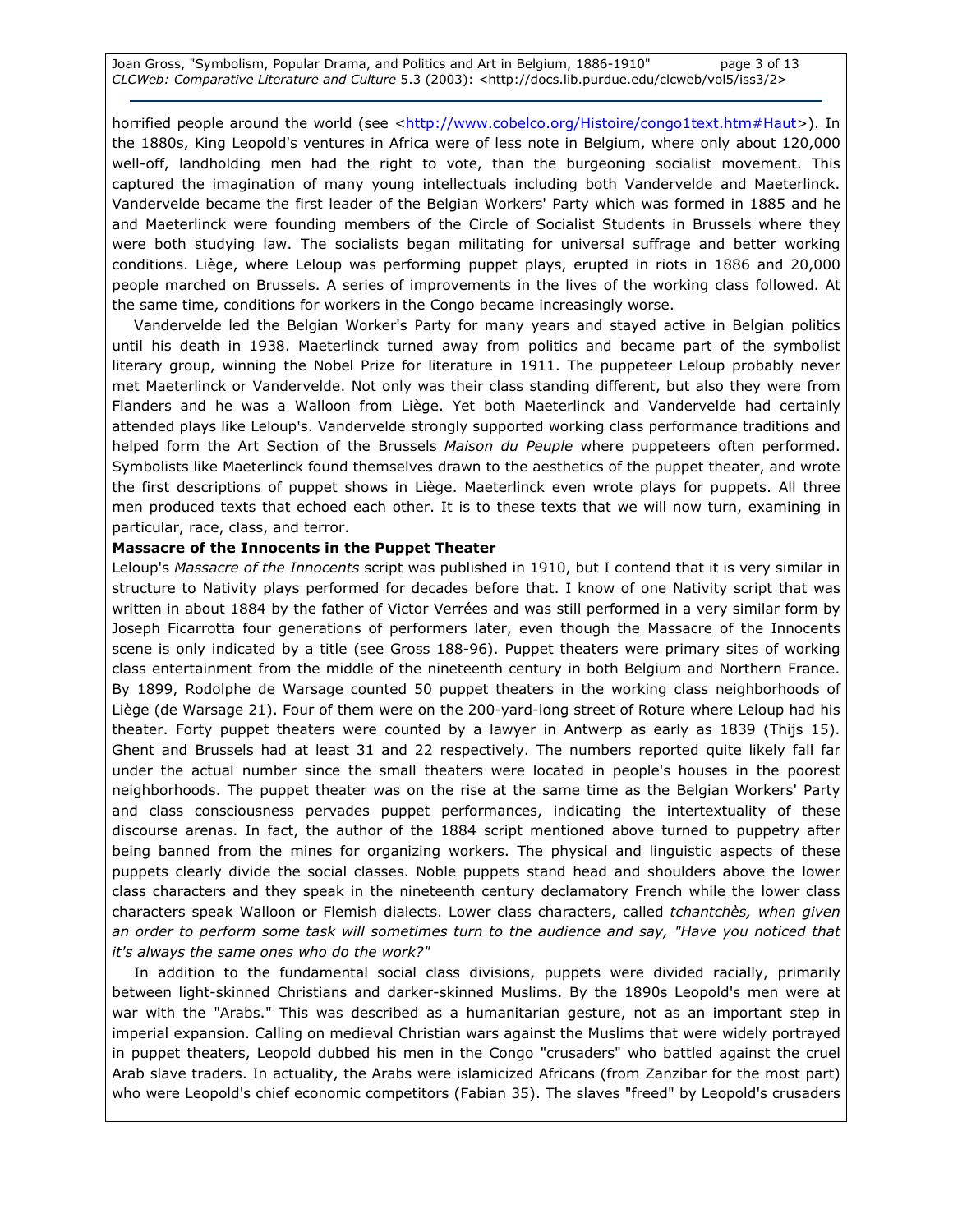Joan Gross, "Symbolism, Popular Drama, and Politics and Art in Belgium, 1886-1910" page 4 of 13 CLCWeb: Comparative Literature and Culture 5.3 (2003): <http://docs.lib.purdue.edu/clcweb/vol5/iss3/2>

simply were called "freed" as they continued slaving for their new European masters. Very few Belgians were aware of what was happening in the Congo at the end of the nineteenth century, but from 1900 to 1910 a campaign against abuses there raged in the international press (Hochschild 297). King Leopold, with his long white beard, was shown in political cartoons surrounded by African heads and handless Congolese. The terrible images of forced labor, mutilations and massacres were roundly denied by the king who waged his own media campaign countering with stories of humanitarian aid and "healthy" economic development. The popularity of recounting ancient wars between Christians and Muslims indirectly supported Leopold's wars against the "Arabs." At the same time, the ruthless extraction of natural resources from the Congo and the concomitant loss of Congolese life did not find its expression on the popular puppet stage, at least not in any retrievable way.

One frustrating aspect of studying the history of working class ephemeral art forms is that we only know about them once richer literate people begin to take notice. Symbolists grouped around Albert Mockel were some of the first class-crossers to attend puppet shows in Liège. Mockel, who published Maeterlinck's work in his journal, La Wallonie (1886-1892), wrote about his experience at a local puppet theater in about 1887 (Piron 77-79). Leloup was among the most popular performers for this crowd and soon he began putting on shows especially for "Messieurs les ɴudiants." The new bourgeois audience reshaped the structure of the puppet shows, insisting on complete performances rather than nightly installments of an epic play. One play that seems to have been already in this format was the Nativity Play, including the Massacre of the Innocents. This play rose in popularity and by 1898 it had become a bourgeois tradition to attend Nativity plays at the puppet theater on Christmas Eve. The earliest published "script" of a Nativity Play was "scrupulously taken down in shorthand" during a performance of Leloup's on Roture Street sometime before 1910 (Dietz 403-19). The scene of the Massacre of the Innocents begins with Herod's order and a march of soldiers who come to "execute" his order. The captain knocks consecutively at the doors of three commoners and demands to see their youngest children. In each case there is a misunderstanding, or perhaps a conscious thwarting of understanding, on the part of the commoner. In each case, the soldier uses his power to make the commoner obey and then kills the commoner's child. The first two distraught fathers say that they will complain to the king, not understanding that he gave the order.

The third door that the captain comes to belongs to Gnouf Gnouf. The soldier asks him how old his son is, and he answers "66 years." "What!" says the captain. "Well, I meant to say 13 months" retorts Gnouf Gnouf in Walloon. "What does it matter to you? Even if my wife did have him 3 months after I returned from the Congo." The comment ostensibly referred to adultery committed by the woman back home, rather than to adultery and slaughter in the Congo. Still, when the play was performed in the early 1900s, there must have been some people in the audience who caught their breath at the mere mention of the Congo in the middle of the Massacre of the Innocents. The mix of humorous and serious discourse is a trademark of the popular puppet theater. One common source of humor involves misunderstandings between the elevated French of the soldiers and the language of the peasants which ranges from Walloon to regional French. In Victor Verrées 's 1957 performance one of Herod's soldiers asks "Have you not children of the masculine sex at your house?" His elevated register of French is treated like a foreign tongue by the peasant, Nicolas, who asks the audience, "What language is that guy speaking?"

Another humorous technique amply used in the Massacre of the Innocents is the insertion of contemporary material creating anachronistic juxtapositions that lead the audience to see parallels between two different historic periods. In the scene just referred to, Nicolas then turns to the soldier and says, "Are you Algerian or Italian, you?" In 1957, new immigrants were arriving daily to work in the mines and steel industries of the Liège basin. It is the strategic mixing of time frames that allows puppeteers to make references to the present while performing the past. "The present" is relative since successful jokes may become part of the tradition, as the following one that several generations in one family of puppeteers have used in their Massacre of the Innocents: When a soldier asks the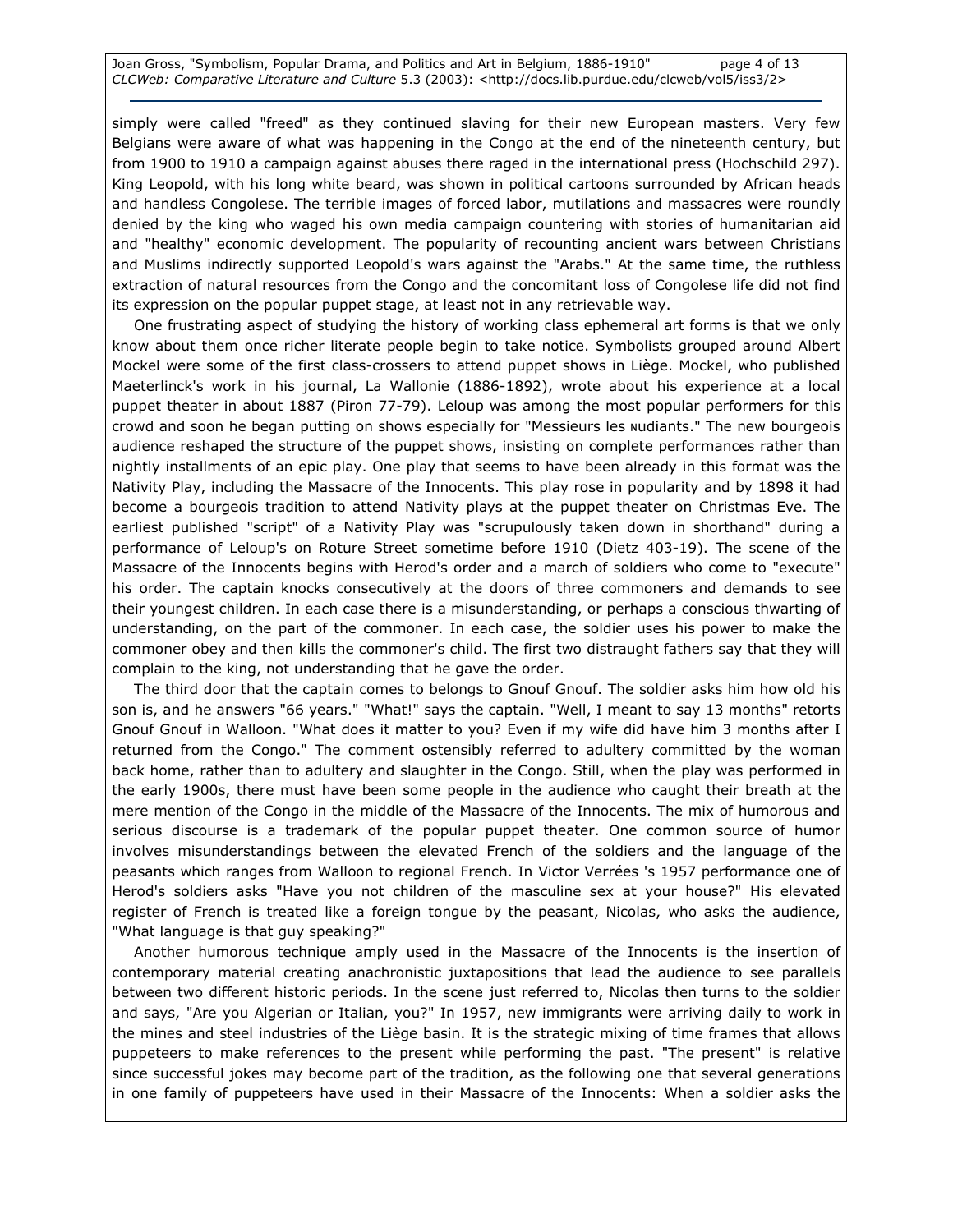commoner if he has sons under age two, the father responds that he has a black one and a white one. The soldier asks how that could be and the father answers that the white one always stays in his crib, but the black one gets out and plays in the coal bin. This was probably meant to elicit laughter from the audience as they were tricked into thinking one child was of African descent, only to find out that he had simply physically engaged with that very local product and the basis for the industrial revolution in Belgium, coal. Neither one of these references to "blackness" or the Congo directly address Belgian colonization in Africa. Other references to contemporary life and politics are far more direct. These references appear more like Freudian slips into the national subconscious.

### Maeterlinck's Massacre of the Innocents

Marianne Muylle wrote that symbolists saw the night as a door to a dream world where the unconscious is liberated. They rejected rigid formal constraints in their desire to suggest the inexpressible through symbols (71). Mockel, who became a leader of the movement, urged writers to look to their own folklore to find legends and heroes elevated by the popular soul (Gorceix 74-77). As with the earlier German Romantics, this was thought to lead authors and artists away from artificiality. Also like the German Romantics, symbolists found their way to the puppet theater. Puppets were held to be pure symbols and were, therefore, preferred over live actors by symbolists like Maeterlinck. In 1897, he wrote three plays specifically for puppets.

Maurice Maeterlinck was born into a bourgeois family 1862 in Ghent. He had an early interest in poetry, but enrolled in the University of Ghent as a law student. In 1886 he moved to Paris, supposedly to study for his law exams. He only stayed for about 7 months, but in that time he joined the vibrant literary world of Paris, helped found the journal La Pléiade, and published The Massacre of the Innocents. He returned to practice law in Ghent, but did not like it and left the profession after a year or so. While Maeterlinck flirted with socialism, he never was a proponent of placing art at the mercy of social projects. He once said, "To create durable works is it not necessary precisely to raise oneself above one's epoch, to free oneself from the accidents of a civilization and the contingencies of the immediate actuality?" (Herbert 98). No one could argue that Maeterlinck's Massacre of the Innocents was not removed from the present in time, but was it removed in form? Colonial massacres similar to the one Maeterlinck describes were very much a part of his world. Humans are shaped by the discourses that surround them, and, whether or not they choose to address contemporary events directly, they are never "above their epoch" or "freed from their immediate actuality."

So, let us examine the first prose publication by the young writer who would win the Nobel Prize for Literature in 1911. Most of the literary criticism I have read concerning Maeterlinck does not know quite what to make of this piece, treating it as a youthful experiment that did not work. He himself seemed to be ambivalent about it, signing his first name differently and discarding the entire piece at one point. Its title comes from the biblical story, but Maeterlinck scholars seem to agree that his inspiration came not from the Bible, but from the composition that Brueghel the Elder painted circa 1564, a reproduction of which was found in Maeterlinck's study in Flanders. These two cultural representations are thought to be related because in both the painting and Maeterlinck's story, Bethlehem is transformed into a sixteenth-century Flemish village. However, as we have seen, this type of anachronism is common fare in the puppet theater as well, and Ghent had at least 31 theaters to choose from (Vandenbroucke 15-16). Just as Maeterlinck saw Brueghel's painting, he probably also saw the play performed in a puppet theater. In fact, given that Nativity Plays were already popular in the sixteenth-century, Brueghel himself might have been inspired by a popular drama (see Schmidt 223-24).

Maeterlinck's Massacre of the Innocents begins on 26 December with a little boy running to tell the peasants at the tavern that the Spaniards have come and hung his mother and tied his nine sisters to a tree. The peasants ambush the guards, but the following week armed men arrive again, looking for children, and tying up resistant adults. Maeterlinck mentions more than once that the soldiers could not understand Flemish (this is similar to the Walloon peasant puppet characters who cannot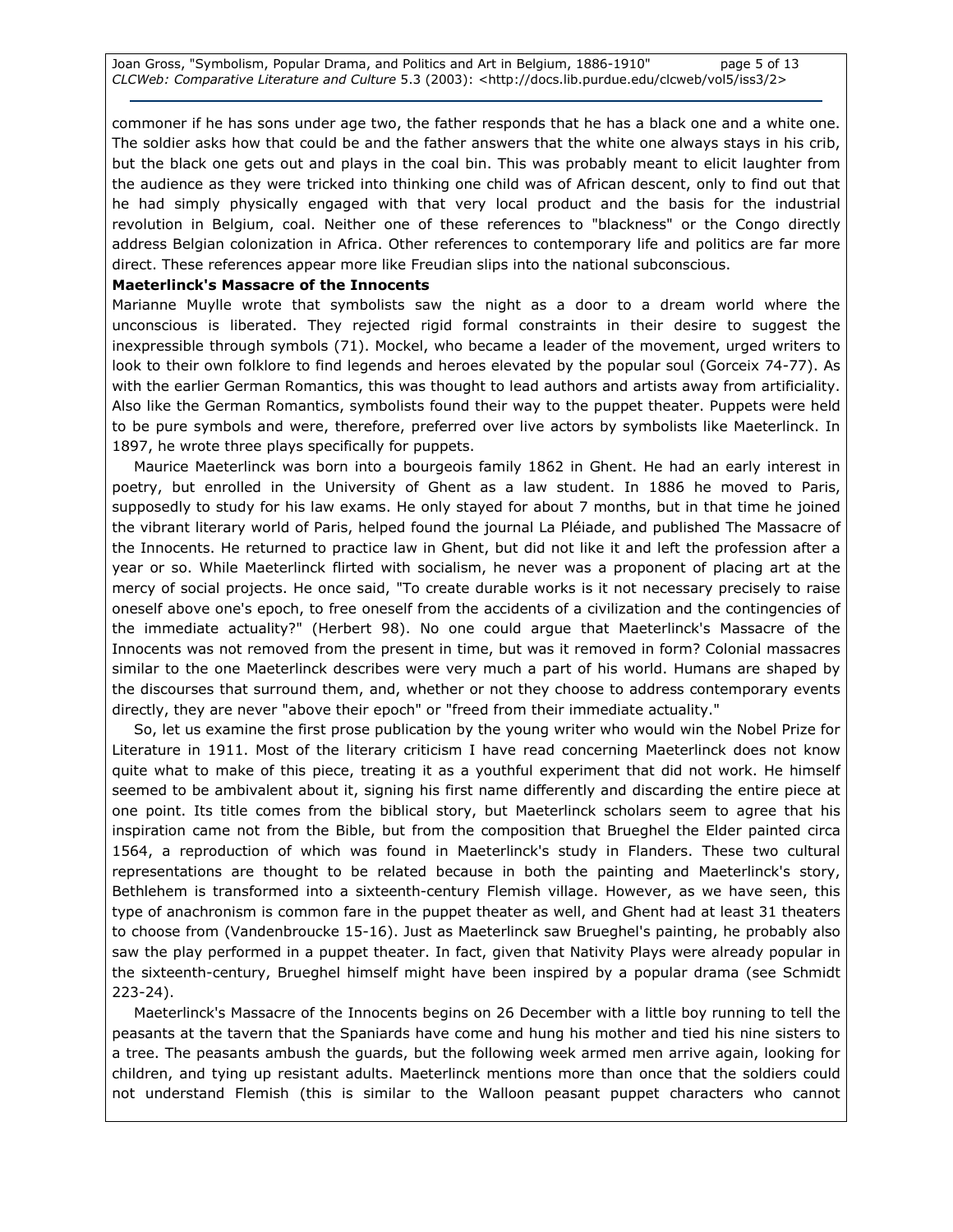Joan Gross, "Symbolism, Popular Drama, and Politics and Art in Belgium, 1886-1910" page 6 of 13 CLCWeb: Comparative Literature and Culture 5.3 (2003): <http://docs.lib.purdue.edu/clcweb/vol5/iss3/2>

understand the French-speaking soldiers). When the priest pleads with a soldier in both Flemish and Latin, he "shrugged his shoulders lazily to show he could make nothing of it" (17) and then holding the child "by the leg, sliced off its head with his sword" (18). In both the puppet play and in Maeterlinck's narrative, linguistic misunderstanding or non-comprehension between the soldiers and the victims is clearly pointed out. Three more children are murdered by swords at the soldiers' next stop. Then they move on to a third house where they have to climb in an upper window, carrying the children out and killing them. Children bathing in a tub are the next ones murdered. The soldiers indicate that it is not their fault... only a job perhaps. They dutifully bring the children to the man with a white beard who ordered the massacre and kill them in front of him. Is it mere coincidence that this man shares the trademark white beard of Leopold II?

The slaughter spreads. Women run for the open country, men drag themselves on their knees after the soldiers who are carrying off their children. Maeterlinck's scene is one of horror and chaos, typified in the following excerpt: "(a) woman, in red, was kissing her little girl, who had no hands now, and kept lifting up the two stumps, first one and then the other, to see if she would not move" (24). Then the villagers spot the Baron leaning over the battlements of his tower and with uplifted hands they "made supplication to him as to a king in heaven," "But he only threw up his arms and shrugged his shoulders, as if to say he could do nothing" (29). "When all the children were killed, the tired soldiers wiped their swords on the grass and supped under the pear-trees" (30). The villagers held their dead children and sobbed.

With reference to this piece, in 1918 the critic Gladys Rosaleen Turquet-Milnes brings up the doctrine of "premonition" that was "so dear to Maeterlinck's heart" (25). She writes "This little prose narrative of the Massacre of the Innocents, though the scene is laid in Nazareth, reads singularly like a poignant page from Lord Bryce's Report on the German Atrocities in Belgium" (25). That a literary critic would leap mystically forward to an intra-European massacre in which the Belgians were victims, rather than invoking contemporary massacres of Africans by Belgians is typical of the racial politics of the time. Let us shift our gaze south at this moment and try to reconstruct what was going on in the Congo and how this might be known in Belgium because while things were certainly in the international press by the time Leloup performed, it is not clear how much Maeterlinck could have known in 1886.

Prior to any Belgian interest in central Africa, we should note that between 1700 and the 1860s 3.8 million slaves were taken out of the Congo and Angolan coasts, constituting 40% of the total Atlantic slave trade. From 1700 to 1820, Africa's major export was human beings (Klein 126). European slavers stayed close to the coast, buying slaves that were chased down in the interior forests by African traders. Forms of domestic slavery in Africa predated the European slave trade, but as the international slave trade declined, slavery within Africa increased and by 1850 there were more slaves in Africa than in America, probably close to ten million (Klein 129). In addition to the social disruption caused by the slave trade, European diseases like smallpox had been introduced that decimated native populations. By the 1870s the European outposts, called "factories," that dotted the shore of Central Africa were exporting ivory, not slaves. They used slaves, however, for transporting ivory and for agricultural work (Vansina 209).

In the 1870s Africa was in the news in Europe and Leopold II watched it closely. Leopold's father had made initial forays into acquiring Crete, Cuba, Guatemala, part of China, the Faroe Islands, and even part of Texas, but all these attempts were unsuccessful. The son was even more intent on obtaining a colony. By the 1870s he had set his sights on Central Africa and his cabinet went about gathering information for him. At the 1876 Brussels Geographic Conference, The International African Association was formed with Leopold at its head. The stated goal was to open up medical and scientific stations in the interior from which the slave trade could be abolished. Soon afterwards, Leopold wrote, "I do not want to miss the opportunity of our obtaining a share in this magnificent African cake" (Emerson 78-79). Leopold had been reading about Henry Morton Stanley's explorations in Africa and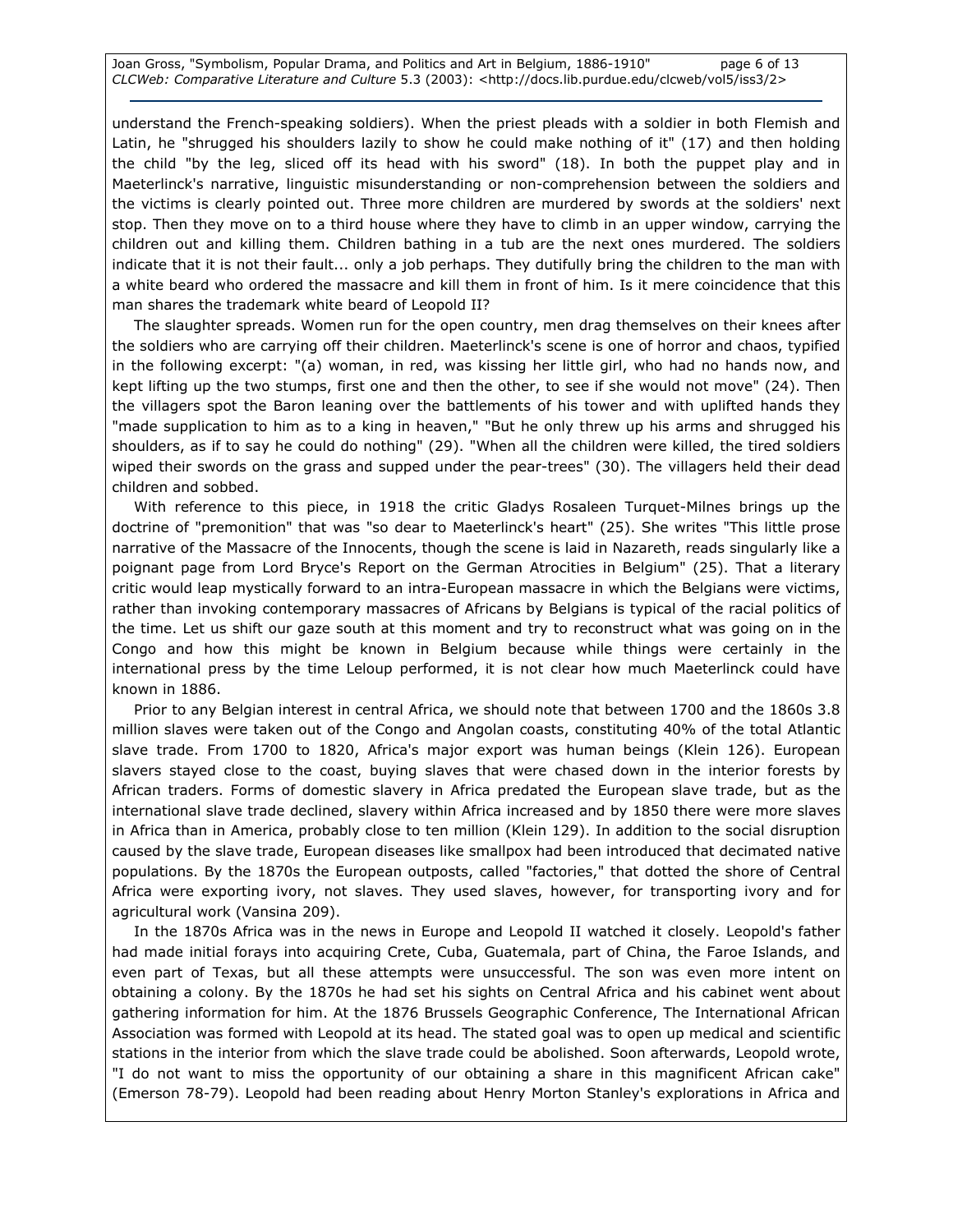Joan Gross, "Symbolism, Popular Drama, and Politics and Art in Belgium, 1886-1910" page 7 of 13 CLCWeb: Comparative Literature and Culture 5.3 (2003): <http://docs.lib.purdue.edu/clcweb/vol5/iss3/2>

wanted him in his hire. In January 1878, Leopold sent two emissaries to meet Stanley in Marseilles upon his return from his second exploration. By November a new commercial organization was set up called the Study Committee of the Upper Congo which three years later morphed into the International Congo Association. In 1879, as Stanley's much-read book Through the Dark Continent was published, he left on his third voyage to the Congo, this one financed by King Leopold. En route Stanley was given a more precise mission: he was to establish stations over as wide an area as possible and at each station a white man would become the absolute commander of the natives of the region (Emerson 89). Stanley and the French explorer De Brazza raced to see how many chiefs they could get to sign treaties with them. The French and British press reported on a public feud between the two explorers. Reading some of these articles, one could begin to get an image of the type of society that was developing in the Congo. Here, for instance, are excerpts from an article published July 10, 1883 in the influential French paper Le Journal des débats: "Mr. Stanley and his assistants... signed treaties with the black chiefs on the two banks of the Congo River... But these rights Mr. Stanley exercises in the Congo with a brutality that lacks the odor of sanctity.... It was easy to scare the various Black chiefs into signing treaties because they have no more value to them than a scrap of paper since they don't know how to read or write." "The terrorized blacks don't work any more, don't plant anymore; commerce is paralyzed and the indigenous people only look for a good occasion to attack Mr. Stanley and his escorts, enveloping all the whites, without distinction of nationality, in a communal hatred. ... This international association, that is only international in name, has soldiers in its employ, and what troops? Zanzibaris, armed with rapid fire rifles, as savage as the savages they are going to civilize" (qtd. in Marchal 62).

On 21 September 1883 in the Brussels journal La Chronique, Maeterlinck could have read: "The American Stanley is in the process of terrorizing the Congo. This meteoric reporter guns down and burns everything that is in his way... We sent Stanley to Africa to open communications and the only thing he opens is stomachs... It's not the Congolese that are savages, but the false Leather Bottoms that hawk assassination in the name of civilization" (qtd. in Marchal 63-64). This type of reporting was certainly outweighed by descriptions of the great philanthropic mission in the Congo. In 1884, Leopold got the United States and Germany to recognize the Congo Free State. Soon afterwards (25 February 1885) Leopold's position was strengthened enormously when thirteen countries signed the Berlin Act, recognizing the new state with Leopold II as its sovereign. It was to be a free trade zone where all powers were to seek to improve native conditions, to protect missions, to allow liberty of conscience and to suppress the slave-trade. Leopold (who never appeared at the conference) was lauded for his virtuous work in bringing civilization to darkest Africa. He was now the absolute ruler of a country eighty times larger than Belgium in Central Africa.

The anti-bourgeois sentiment and the desire to delve beneath the surface would seem to naturally lead the young symbolists to pay attention at some level to the dark underbelly of colonization. The socialist party which they supported certainly alerted them to the exploitation of the laboring classes, but the symbolists chose to only see the exploitation within the boundaries of Europe. While the socialist party was generally anti-colonial and the later surrealist movement which some symbolists joined made a public stance against colonialism, there was no direct denunciation of colonialism among the symbolists. It was the interior of their own minds and symbols that were not firmly rooted in time that attracted their attention. We should not forget that it was also an era when the Belgian intelligentsia was searching for its identity. Perhaps stories of colonial atrocities led some people to remember stories about Belgium being viciously attacked by foreign governments throughout the centuries. Maeterlinck had surely read the widely popular books of Henri Conscience that told of Flemish peasants throwing off foreign yokes. Nationalist historians saw the usefulness of such stories in creating a sense of Belgian nationality and had begun to construct history texts around Belgians throwing off one foreign dominator after another until they achieved independence. The fact that Maeterlinck chose to write about Belgian victims of colonial massacres in the sixteenth century within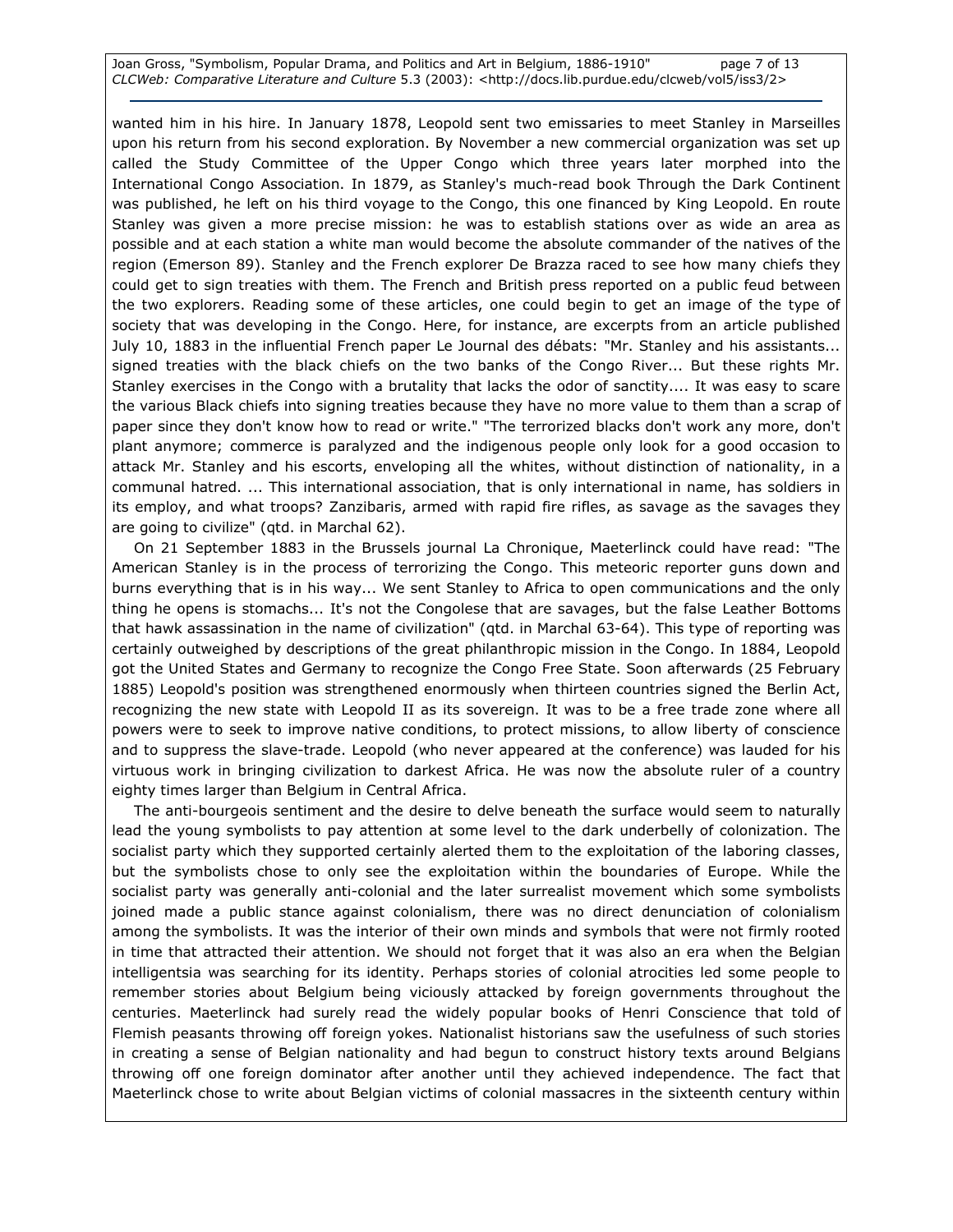Joan Gross, "Symbolism, Popular Drama, and Politics and Art in Belgium, 1886-1910" page 8 of 13 CLCWeb: Comparative Literature and Culture 5.3 (2003): <http://docs.lib.purdue.edu/clcweb/vol5/iss3/2>

the framework of the Christian Bible played into the project of Belgian identity formation, but the scene he described honed a bit too closely to contemporary scenes in the Congo.

### Massacre of the Innocents: Colonial Politics: Rubber and Cut-off Hands

Largely through the hard work of the socialist deputy Vandervelde, the Belgian government was finally convinced that the image of the Congo projected by the king and his entourage "whitewashed" the brutal reality experienced by many Congolese. While "Massacre of the Innocents" does not appear in the title of Vandervelde's 1903 speech to the Belgian parliament, it seems to loom above it. Vandervelde was at the forefront of the political liberation of the working class in Belgium. He states in his autobiography that at the time that the first protests against forced labor in the Congo appeared, the socialists were working tirelessly for universal suffrage in Belgium. He admits that they were much more interested in white slaves than in black ones (1939, 70). Still, he was one of the very few public figures in Belgium who did not totally disregard the international protests. The fact that most of the protests were coming from across the channel led Belgians to slough off the complaints as mere inventions by the Liverpudlian merchants who wanted the Congo for themselves. It was true that things were not horrible everywhere in the Congo. Visitors were given itineraries that skirted the most heavily afflicted regions and then they could declare that the stories about massacres were a pack of lies. However, even reading these accounts gives one insight into the system that was in place in the Congo and it certainly did not follow the tenets of socialism that were bandied about in Belgium. Even without eye-witness accounts, anyone could have seen what Edmund D. Morel saw in the Antwerp harbor: ships arriving from the Congo laden with ivory and rubber and ships leaving for the Congo packed with firearms and ammunition. The Congo was not instantly profitable for Leopold, but after 1888 when rubber tires were patented, things began to change. In 1890 the suggestion was made to give the state a monopoly on ivory and rubber in order to provide the income for the war against the Arabs and for northern expansion. The suggestion was made by Captain Vankerkhoven and Commandant Coquilhat (Vandervelde 1911, 37). This is the same Vankerkoven who told Roger Casement in 1887 that he paid his black soldiers 5 brass rods per human head to stimulate their prowess (Casement i). The American anthropologist, Frederick Starr was told that Vankerkhoven's expedition needlessly destroyed whole towns in the district of Chumbiri and Bolobo, estimating that the population of that region was only a quarter of what it had been (Starr 102). Leopold's men consulted lawyers about how to legally create a monopoly in a free-trade zone. Among the jurists who were consulted on this matter we find none other than Edmond Picard.

Picard, lawyer, author, and literary critic, was the center of intellectual life in Belgium. He hosted the cultural elite, including Maeterlinck and Vandervelde, in high style at his house in Brussels every Tuesday. Picard was deeply involved in both socialism and the literary battle between social art and art for art's sake. When he took over the direction of the journal L'Art Moderne in 1881, Picard came out in favor of art being social, national and original, but by 1886 he had accepted the symbolist argument that called for art to be abstracted away from the present world. The indefinable itself was the proper subject of art, not the meaningless fragments of everyday life. Anyway, these lawyers decided that the state had the right to incorporate "vacant" lands and in that case they were acting as landowners, not merchants, and were not in violation of free-trade. "Vacant" land was defined as all the land unless it was privately owned (by Europeans, of course) or physically occupied by indigenous tribes. This decision might strike one as being diametrically opposed to the socialist teachings to which Picard was so attached, but for him there was no contradiction. He regarded socialism as idiosyncratic to the Aryan race and, therefore, it should not be imposed on others. Picard believed in the equality of people within a "race," but for him, "Semites, Mongols, and Negroes" should follow their own way of doing things (see L'Aryano-sémitisme). He does not reflect on the impossibility of this within the structure of colonialism. Picard wrote in L'Aryano-sémitisme that he was not interested in establishing superior and inferior races, only in demonstrating their essential differences, but in his earlier writings he clearly depicts Africans as an inferior race, comparing their behavior to that of monkeys (see En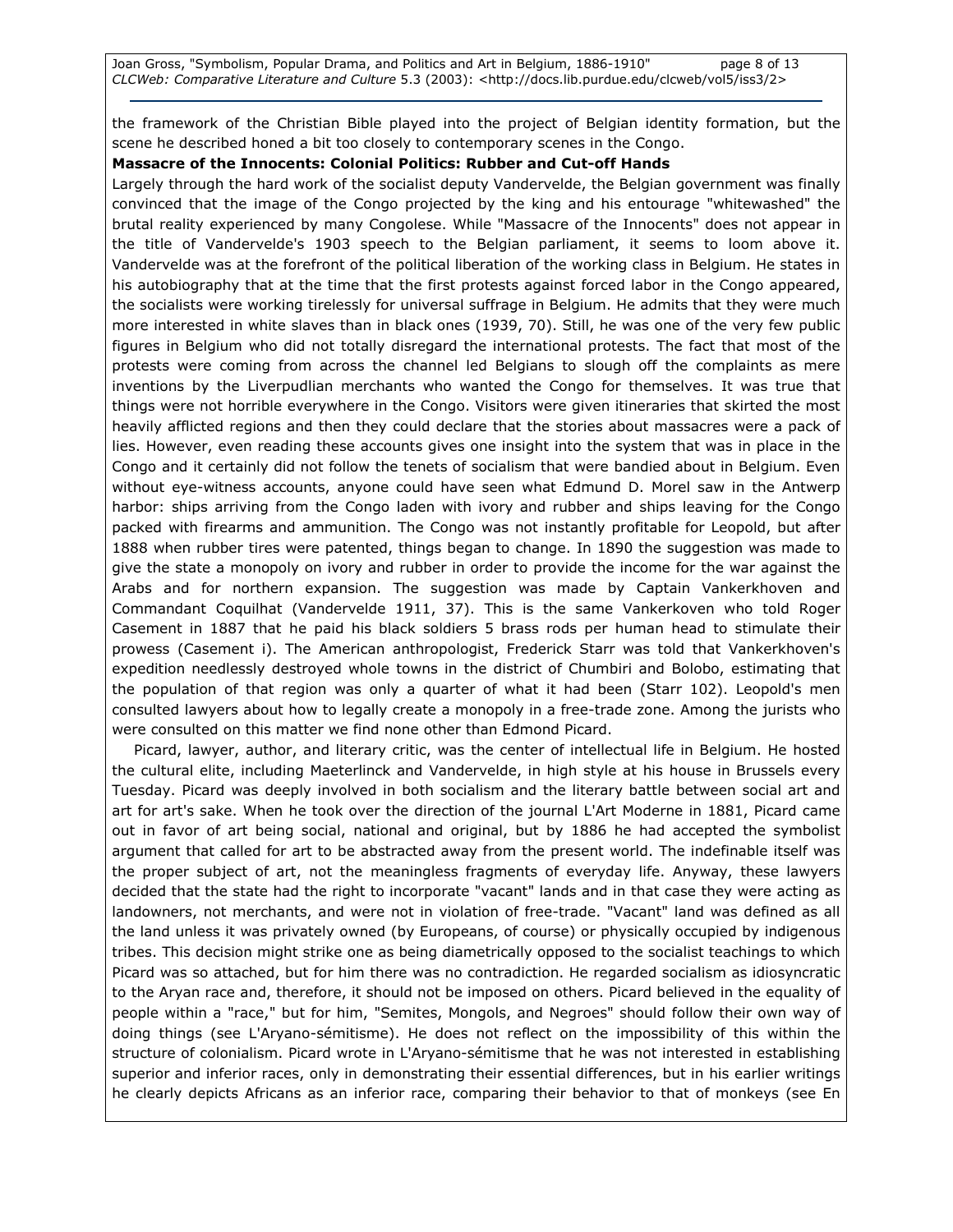Joan Gross, "Symbolism, Popular Drama, and Politics and Art in Belgium, 1886-1910" page 9 of 13 CLCWeb: Comparative Literature and Culture 5.3 (2003): <http://docs.lib.purdue.edu/clcweb/vol5/iss3/2>

### Congolie 78).

If life had been difficult for the natives of the Congo before, as explorers forced them into submission and merchants swindled them out of their just returns, now Leopold's reign of terror really began. This is the situation described in Vandervelde's speech. Along with almost all of the land being considered vacant and claimed by the state, the fruits of the land also belonged to the state. The only thing still needed was the labor necessary to extract the fruits of the land, a lack that was quickly remedied. Reasoning that every state had the right to impose taxes and that the native Congolese had nothing to tax, then the only tax that could be imposed was the conscription of labor. One further colonial practice sealed the fate of the Congolese. Colonial agents were given bonuses for the most product delivered at the least price. So, if one could obtain rubber for nothing, that person was doubly rewarded. The natives resisted being coerced to work, so force had to be used; whipping, arresting the chiefs, taking the women hostage, installing armed sentinels in the villages, and organizing punitive expeditions against refractory populations. In order that the soldiers did not waste the ammunition, they were told to cut off the right hand of each victim. These were supposed to be cut off of dead people, but sometimes the living lost appendages as well -- either as a cover for spent ammunition, or simply to create terror.

These surgical removals were carried out by African soldiers of the Force Publique which was established in the Congo Free State in 1886 and by 1898 had grown to 19,028 (Stengers and Vansina 331). In that same year, Félicien Cattier, a professor of colonial law at the Free University of Brussels, published a book in which he states the folly in trying to maintain order with three whites in charge of 1500 native soldiers (plus their wives and children) spread over 10 villages. He then criticizes the excessive length of mandatory military service -- twelve years during which men are robbed of their liberty and taken far from their homes. After such a long estrangement, they become permanently alienated from their tribes, Cattier reasoned. Of course, many of these soldiers were already removed from their tribes. They were kidnapped, abandoned, or orphaned children of previous massacres who had been handed over to the missions. The missions were entitled to put the children to work, taking care of mission lands for a certain number of years. In exchange for this legal favor, the missions were also supposed to supply a certain number of young men to the Force publique (for further discussion on this, see Cattier; Nelson; Samarin.)

Cattier was not the only Belgian to criticize colonial policy. The priest Arthur Vermeersch came out with the first Catholic protest and in 1900 Georges Lorand made a speech to parliament. Vandervelde states in Souvenirs d'un militant socialiste that he was there but did not intervene because he did not have sufficient documentation (72). By 1903, he was totally behind Lorand and began his parliamentary speech in that year by stating his opposition to colonialism as it reinforces the military, augments the power of governments over the sovereignty of the people, and can only be fruitful by subjecting the indigenous population to servitude (1903, 3). While the Congo was not technically a colony of Belgium, Vandervelde claimed that the Belgian government had a moral obligation to intervene because Belgium had signed the Act of Berlin, because Leopold was using the Belgian military to exploit the region, and because the Belgian state had financed the King's venture (4-5). So far, nothing evokes the Massacre of the Innocents, but when Vandervelde turns to describing life for the Congolese, the similarity begins. In La Politique coloniale he talks of "the acts of diabolical cruelty" which forced thousands of natives to leave their villages: men fleeing into the forests, and women and children seeking refuge in mission posts. One eyewitness found 80 human hands set to dry slowly above a fire (4). Vandervelde cites a letter written by a captain of the Force Publique in 1898 which talks of having to find 1,500 native porters knowing that many would die of poor nourishment and fatigue. The chiefs knew this too, but if they resisted sending their men, war was waged against them: "an atrocious war of perfected firearms against primitive lances and shields," says the author, emphasizing their childlike helplessness (15). The letter continues saying that the village chiefs cannot keep their men from running into the forest as they prefer to die of hunger than to work as porters. In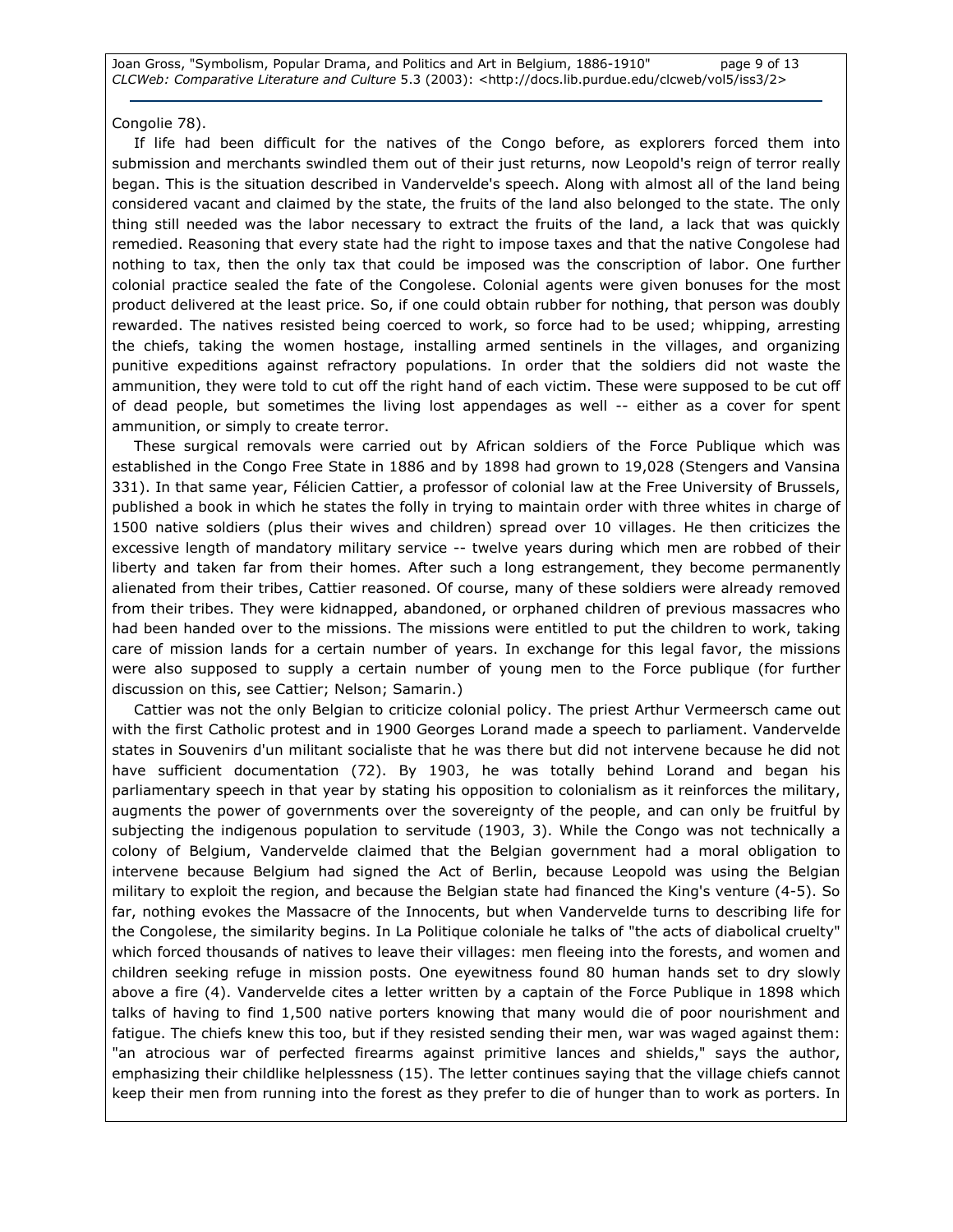this case, the captain says "I am obliged to put these sad little kings in chains," liberating them only after they procured one or two hundred porters from their area. "Very often my soldiers find the village deserted: then they take the women and the children, the innocents" (16). Helpless and innocent, like the children in the Massacre of the Innocents. Photographs sent back by Protestant missionaries showed women in chains, handless children who survived, and a man staring at the severed hand and foot of his five-year-old daughter

(<http://www.cobelco.org/Histoire/congo1text.htm#Haut>). One thinks of Maeterlinck's image of the mother trying to revive her small, handless daughter. Could this be a mere coincidence?

As the rubber quota was raised, colonial agents were given carte blanche to use force. More prisoners were taken, more murders committed. The same captain in another letter to his commanding officer, wrote that he expected a general uprising, saying that the blacks were tired of being forced to carry loads, harvest rubber, provide the food for themselves and all the government agents, serve as soldiers, and maintain the roads. The captain was not enjoying his work. He wrote: "It's been 3 months that I've been at war, with a rest of about 10 days and I don't understand why I haven't fallen sick given what I've had to endure and the lack of creature comforts. The rainy season is upon us and all the roads have been transformed into deep and dangerous swamps. I have 152 prisoners up to now and I hope to return to the post mid June. I will let you guess whether my slaughtered soldiers would have made the enemy's blood run" (Vandervelde 1903, 18). Vandervelde tells us that this man was later found guilty of torturing women prisoners to death, of paying auxiliary soldiers with captured women, of torturing and killing porters who tried to escape into the forest, and of having his soldiers bring back cut-off hands of their recalcitrant victims. His punishment was a fine equal to the retirement bonus he received for providing loyal service. Vandervelde ends his speech citing the contempt in which they held France during the Dreyfus Affair and England during the Transvaal War: "Well Sirs, at the present time we see in France as in England, men who place the interests of their conscience above all other interests and in doing so, stand up for the innocence of Dreyfus and for the victims of the concentration camps.... My wish is that we can also find in Belgium men who seek enlightenment, all the light, and who with sentiments of true patriotism, force themselves to obtain for the poor indigenous populations of equatorial Africa a social regime that respects them as humans and that grants them rights" (22-23).

Would that I could stop on this high moral note, trusting the Belgian elite to seek the light of reality and bring the economic system in the Congo to an end. But systems are not easily dismantled (as shown in Marie-Benedicte Dembour's oral history of colonial agents). The slowness in reacting to what was happening in the Congo was due to the lucrative nature of the project and to the racialist discourse of the time. Conditions improved only slightly when Parliament finally voted to take the Congo from Leopold in 1908. When Albert I took the throne December 21, 1909, his first official act was to promise reform in the Congo (Clafin 311). That same year, Vandervelde made his first trip to the Congo. His mission was to defend two American presbyterian ministers who had brought abuses against the Congolese to light (Hochschild 263-64).

#### Conclusion

In my exploration of the linkages between these Belgian texts, two colonial themes arose: the extermination of innocent people, often deemed members of "inferior races" and the role of terror in extracting submission and labor. Sven Lindqvist wrote that during the nineteenth-century European expansion, genocide came to be seen as the inevitable byproduct of progress. Savage and barbarian races would necessarily die out as the civilized ones expanded. Following this law of anthropological evolution, one could not avoid wanting to hurry inferior races on their way to oblivion. The genocides in the Congo were not unique. They were repeated by the British in East Africa, the Germans in Southwest Africa, and the French in West and North Africa. Lindqvist ties colonial conquests in with the development of better firearms. Each "improvement" coincided with the submission of new peoples to European governments, from the use of nitroglycerin in 1885 which improved accuracy, to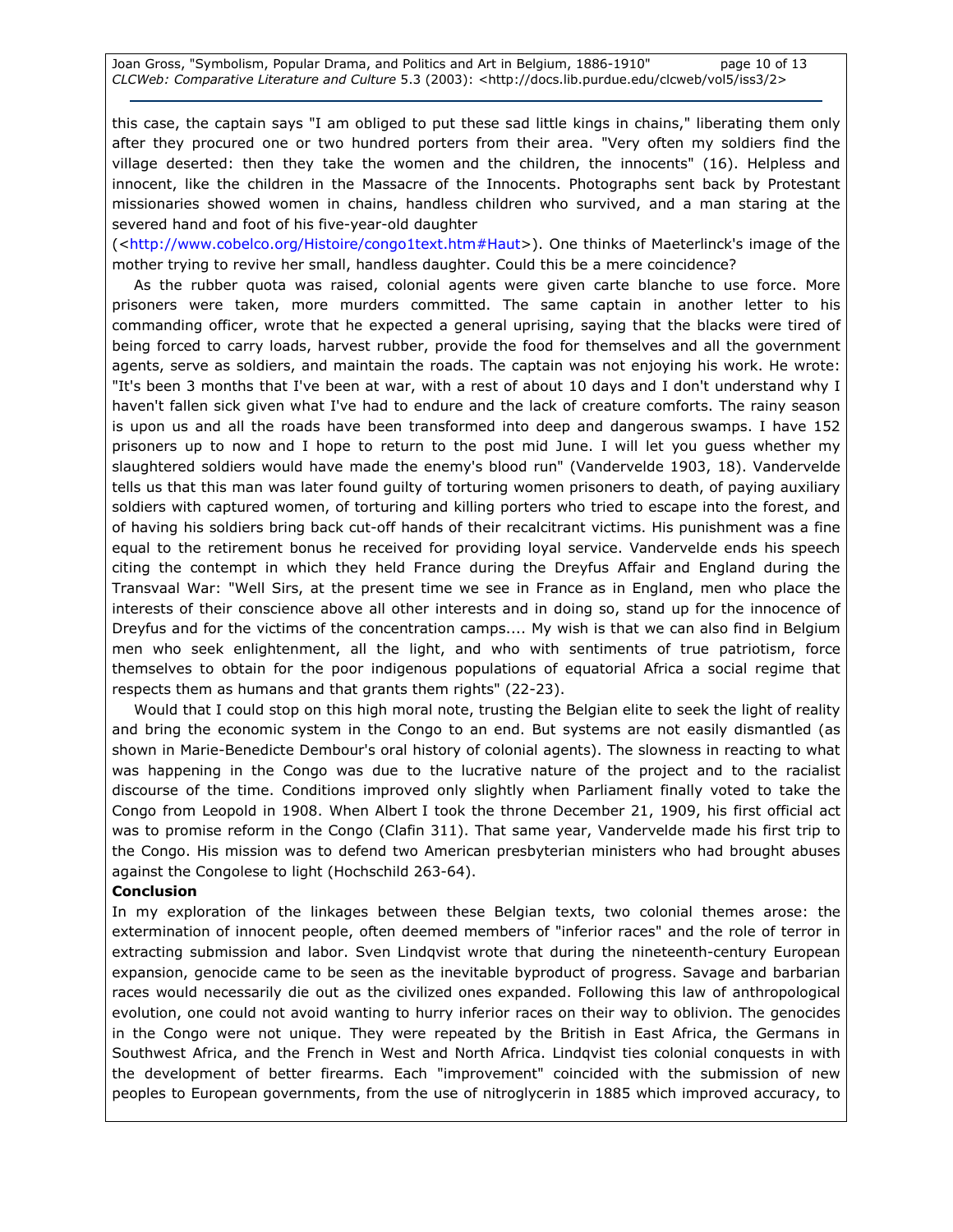waterproof ammunition and automatic rifles, and eventually to the development of the dum dum bullet in 1897. These bullets were banned between "civilized" states since they exploded their casings and created large painful wounds. Consequently, they were reserved for big-game hunting and colonial wars (Lindqvist 52). Territorial expansion was seen as the very sign of civilization. The German anthropologist Friedrich Ratzel writing in the 1890s called it Lebensraum: Hitler was given Ratzel's book to read when he was in prison writing Mein Kampf in 1924. So, in Exterminate All the Brutes Lindqvist contends that genocide in the colonies provided a historical model for the extermination of Jews in World War II.

The British consul Roger Casement published a report based on a trip to the Congo in 1903 that appeared soon after Vandervelde's parliamentary speech and had a great effect on international public opinion (<http://web.jjay.cuny.edu/~jobrien/reference/ob73.html>). Ten years later, Casement produced another report on colonial atrocities associated with the rubber trade, only this time the setting was the Putumayo region bordering Peru and Colombia. Michael Taussig bases his study of the use of terror in colonial regimes on this report. What led Taussig to examine the culture of terror was that, at first glance, it seems counter-intuitive. Why such slaughter in a political economy defined by labor scarcity? Leopold himself used this argument to refute the discourse about handless Africans, saying "their hands are the one thing I do need." There were even plans at one point to bring workers from India to the Congo. Taussig solves the mystery by looking into the mysterious power of terror. He writes of the ineffability of the space of death in which officialdom strives to create a magical reality. The central point he makes in "Culture of Terror" is that Terror -- as well as being a physiological state -- is also a social one whose special features allow it to serve as the mediator par excellence of colonial hegemony. In the Belgian Congo, business transformed terror from a means to an end in itself. It was the means by which racial separation and hierarchy was maintained.

Johannes Fabian goes a step further in helping us understand the culture of terror by looking at the diaries of early explorers in Central Africa. They were also terrorized -- by fear of wild animals and people who they believed were cannibals, by tropical sicknesses, and by the knowledge that one out of three Europeans who went to the Congo died there. A hint of this terror is voiced in the captain's letter quoted by Vandervelde. Europeans in Africa passed many a sleepless night and tried to calm themselves with opiates and alcohol which sometimes led them farther into hallucinatory states. States of terror arise when humans feel preyed upon. This can lead to their becoming predators (Ehrenreich 46-47). States of terror -- whether induced by drugs, sleeplessness, sickness, or overactive imaginations -- most likely led to many of the atrocities described in these texts, as they do in every war. It is very easy for the terrorized to become terrorists. In this, we must also think of the African soldiers of the Forces Publiques whose early lives were defined by violence done to their families.

How does a population that wants to think of itself as doing good in the world process information about atrocities and massacres perpetuated or encouraged by their fellow citizens? We know the psychological toll such practices can have on the practitioners, but what about the effect on other members of the imagined community? When the truth is too painful to be told, or not allowed to be told, the multivocality of traditional genres may serve a purpose. The Massacre of the Innocents is reported rather perfunctorily in the Bible, but over the centuries, the popular imagination has elaborated it into a horrific parable of the abuse of power. When power is threatened, official culture lashes out, and even the most innocent are not safe. It is not the King himself (Herod, Phillip II, Leopold) who commits the atrocities, but people who work for him, people who are only carrying out orders and trying to succeed in the system. The banality of evil, as described by Hannah Arendt, is stated to various degrees in all three texts examined here. Taussig explains how this banality leads into a culture of terror whereby the torturers simply act in concert with large-scale economic strategies and the exigencies of production. They have to control massive populations and do so through the cultural elaboration of fear (469). "Cultures of terror are based on and nourished by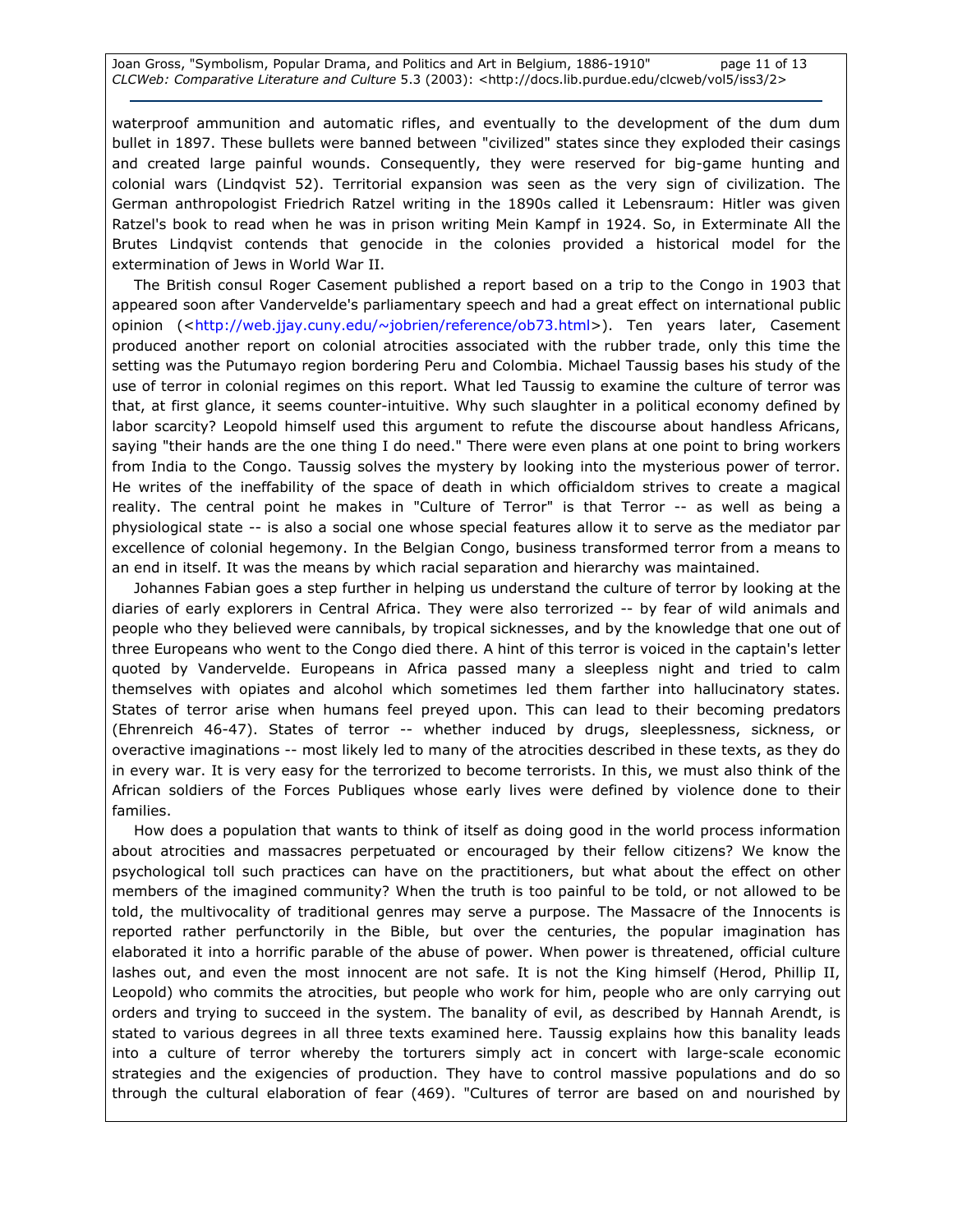silence and myth in which the fanatical stress on the mysterious side of the mysterious flourishes by means of rumor and fantasy woven in a dense web of magical realism" (469). This is the defining feature of Joseph Conrad's Heart of Darkness

(<http://etext.lib.virginia.edu/toc/modeng/public/ConDark.html>), Francis Ford Coppola's Apocalypse Now (<http://www.georgetown.edu/faculty/irvinem/english016/conrad/conrad.htm>), and the three texts examined here.

 I suggest that symbolism was a literary response to colonial massacres. Perhaps it became a far more important movement in Belgium than in France because of the particular hallucinatory experience of Belgian colonization of the Congo and the gap between that whispered reality and official Belgian discourse. Writers fled from the "contingencies of the immediate actuality" and into dreams and symbols. It is in dreams, however, that the unconscious is liberated and in Belgium it appears that the Congo loomed large in that unconscious. Growing Belgian nationalism in combination with a racialized view of the world inhibited these authors from critiquing colonial practices. Yet at the same time, contemporary massacres did leave a mark on their writing/performance.

The Massacre of the Innocents offered a traditional vehicle through which the puppeteers and Maeterlinck could depict horrible abuses of power without making any direct reference to contemporary massacres. But were these allusions intentional? The allusion in the puppet theater is much more subtle than political commentary normally is on the puppet stage and Maeterlinck does not appear to critique the Congo system elsewhere. Silence was imposed on Belgium, but the well-known horror of the traditional scene of the Massacre of the Innocents allowed one to say without saying. Rather than intentional counter-hegemonic moves, these veiled allusions can be seen as repressed images bubbling up through the Belgian unconscious.

#### Works Cited

Arendt, Hannah. Eichmann in Jerusalem: A Report on the Banality of Evil. New York: The Viking P, 1963.

- Casement, Roger. Le Rapport Casement: Rapport de R. Casement, consul britannique, sur son voyage dans le Haut-Congo (1903). Enquêtes et documents d'histoire africaine 6. Louvain-la-Neuve: Centre d'Histoire de l'Afrique, U Catholique de Louvain, 1985.
- Cattier, Félicien. Droit et administration de l'état indépendant du Congo. Bruxelles: Veuve Ferd. Larcier, 1898. Clafin, W. Harold. Holland and Belgium. New York: P.F. Collier and Son, 1928.
- Conrad, Joseph, 1857-1924. Heart of Darkness. Electronic Text Center, University of Virginia Library (2003-): <http://etext.lib.virginia.edu/toc/modeng/public/ConDark.html>.
- Dembour, Marie-Benedicte. Recalling the Belgian Congo. New York: Berghahn Books, 2000.
- Dietz, Alexis. "Les Marionnettes liégeoises et leur théâtre." Wallonia 19.12 (1911): 357-420.
- Ehrenreich, Barbara. Blood Rites: Origins and History of the Passions of War. New York: Henry Holt and Company, 1997.
- Emerson, Barbara. Leopold II of the Belgians: King of Colonialism. New York: St. Martin's P, 1979.
- Fabian, Johannes. Out of Our Minds: Reason and Madness in the Exploration of Central Africa. Berkeley: U of California P, 2000.
- Gorceix, Paul, ed. Fin de siècle et symbolisme en Belgique: Oeuvres poétiques: Théodore Hannon, Iwan Gilkin, Émile Verhaeren, Maurice Maeterlinck, Georges Rodenbach, Charles Van Lerberghe, Max Elskamp, Albert Mockel. Bruxelles: Éditions Complexe, 1998.
- Gross, Joan. Speaking in Other Voices: An Ethnography of Walloon Puppet Theaters. Amsterdam: John Benjamins P, 2001.
- Herbert, Eugenia W. The Artist and Social Reform: France and Belgium, 1885-1898. New Haven: Yale UP, 1961. Hochschild, Adam. King Leopold's Ghost. New York: Houghton Mifflin, 1998.
- Irvine, Martin. Resources for the Study of Joseph Conrad's Heart of Darkness (1996-):
- <http://www.georgetown.edu/faculty/irvinem/english016/conrad/conrad.htm>.
- Klein, Herbert S. The Atlantic Slave Trade. New York: Cambridge UP, 1999.
- Lindqvist, Sven. Exterminate All the Brutes. Trans. Joan Tate. New York: The New P, 1996.
- Maeterlinck, Maurice. The Massacre of the Innocents. 1886. Trans. Alfred Allinson. London: George Allen & Unwin, 1914.
- Marchal, Jules. L'État Libre du Congo. Paradis perdu: L'Histoire du Congo 1876-1900. Borgloon: Editions Paula Bellings, 1996. Vol. 1.
- Morel, Edmund D. E.D. Morel's History of the Congo Reform Movement. Ed. William Roger Louis and Jean Stengers. Oxford: Clarendon P, 1968.
- Muylle, Marianne. "Effet de nuit." De facto: Magazine d'histoire de l'art et d'archéologie, du réalisme au symbolisme: